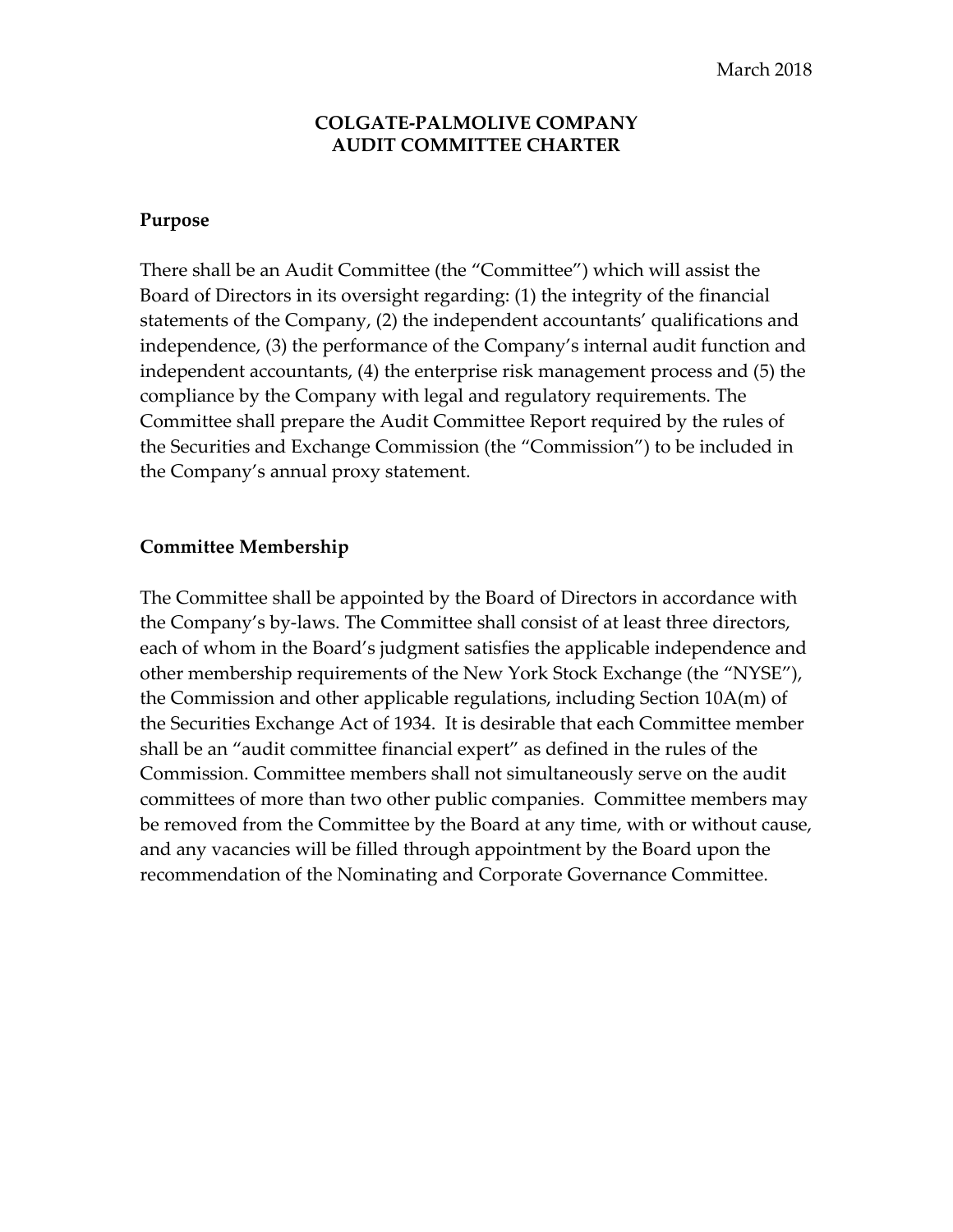## **General responsibilities**

The Committee shall:

- 1. Maintain open communications with the internal auditors, the independent accountants, management, and the Board of Directors. The Committee may ask members of management or others to attend meetings and may request any information it deems relevant from management.
- 2. In its discretion, conduct or authorize investigations into matters within its scope of responsibility.
- 3. Meet separately in executive sessions with the senior internal audit executive, the Company's independent accountants, the Chief Financial Officer, the Chief Legal Officer and the Chief Ethics and Compliance Officer at each regularly scheduled Committee meeting (other than telephonic meetings) and with other members of management from time to time as appropriate to discuss any matters the Committee or these persons or groups believe should be discussed privately.
- 4. Review policies and procedures covering officers' expense accounts and perquisites, including their use of corporate assets, and consider the results of any review of those areas by the internal audit department or the independent accountants.
- 5. Review periodically with the Chief Legal Officer any legal and regulatory matters that may have a material effect on the Company's financial statements, operations, internal controls, compliance policies and programs.
- 6. Discuss with management and the independent accountants any correspondence with regulators or governmental agencies and any published reports that raise material issues regarding the Company's financial statements or accounting policies.
- 7. Review with management the activities of the Global Ethics and Compliance function, including its monitoring of compliance with the Company's Code of Conduct and Business Practices Guidelines. Obtain reports from management, the Company's senior internal audit executive, the Chief Ethics and Compliance Officer, the Chief Legal Officer and the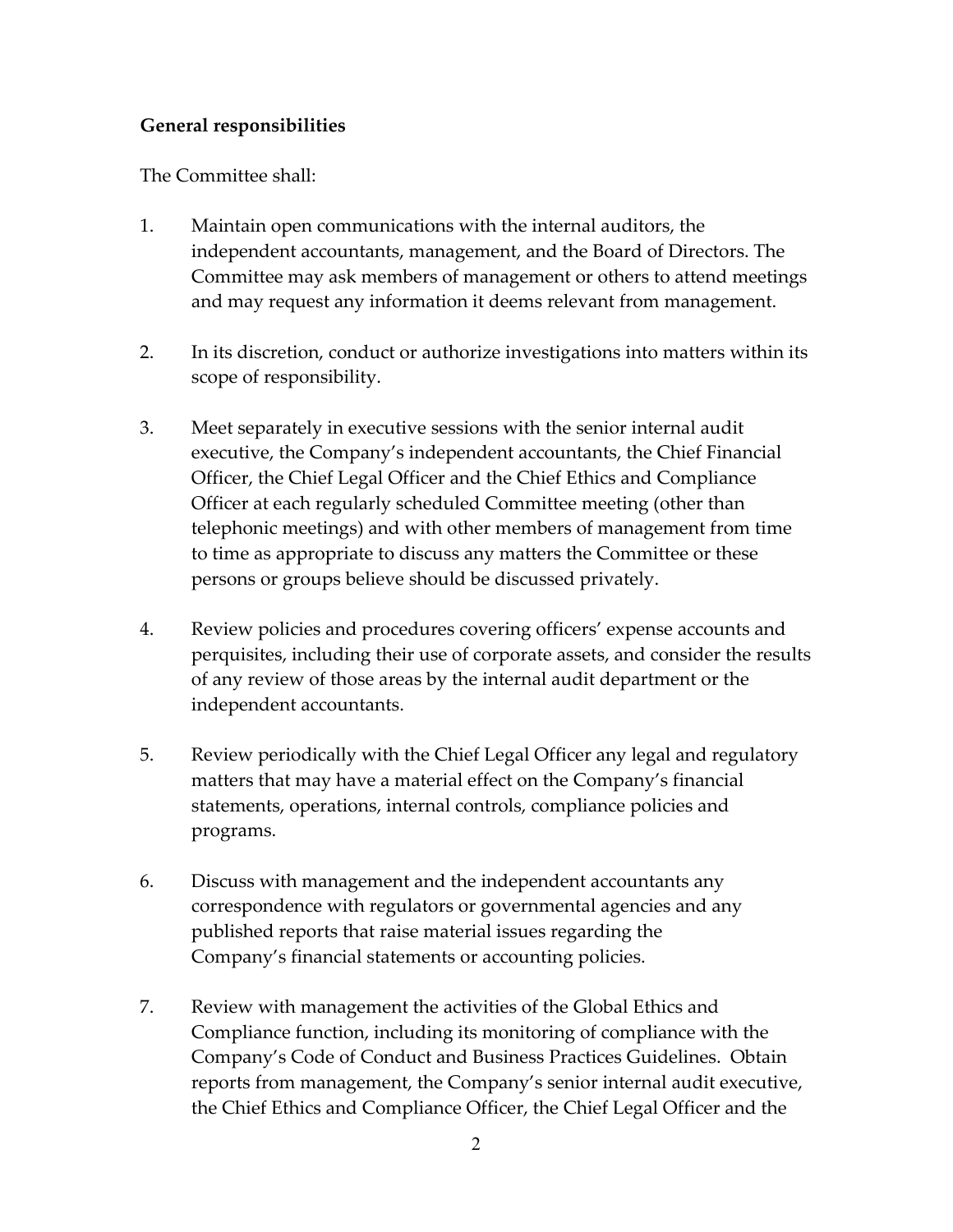independent accountants that the Company and its subsidiary/foreign affiliated entities are in conformity with applicable legal requirements and the Company's Code of Conduct and Business Practice Guidelines.

- 8. Approve and review procedures for the receipt, retention and treatment of complaints received by the Company regarding accounting, internal accounting controls or auditing matters, and the confidential, anonymous submission by employees of concerns regarding questionable accounting or auditing matters.
- 9. Recommend to the Board of Directors whether the audited financial statements be included in the Company's Annual Report on Form 10‐K.
- 10. Recommend to the Board of Directors restrictions on the Company's hiring of employees or former employees of the independent accountants who were engaged on the Company's account.
- 11. Review with management, the Chief Legal Officer, the senior internal audit executive and the independent accountants, disclosures of insider and affiliated party transactions.
- 12. Review significant reports to management prepared by the internal auditor and management's responses.
- 13. Obtain from the independent accountants assurance that Section  $10(A)(b)$ of the Securities Exchange Act of 1934 has not been implicated.
- 14. Oversee enterprise risk management of the Company and the implementation of appropriate risk monitoring and management systems.
- 15. Take any other actions required of the Committee by law, applicable regulations, or as may be requested by the Board of Directors.

# **Responsibilities regarding the engagement of the independent accountants and the appointment of the internal auditor**

The Committee shall:

1. Have the sole authority to appoint or replace the independent accountants (subject, if applicable, to stockholder ratification). The Committee shall be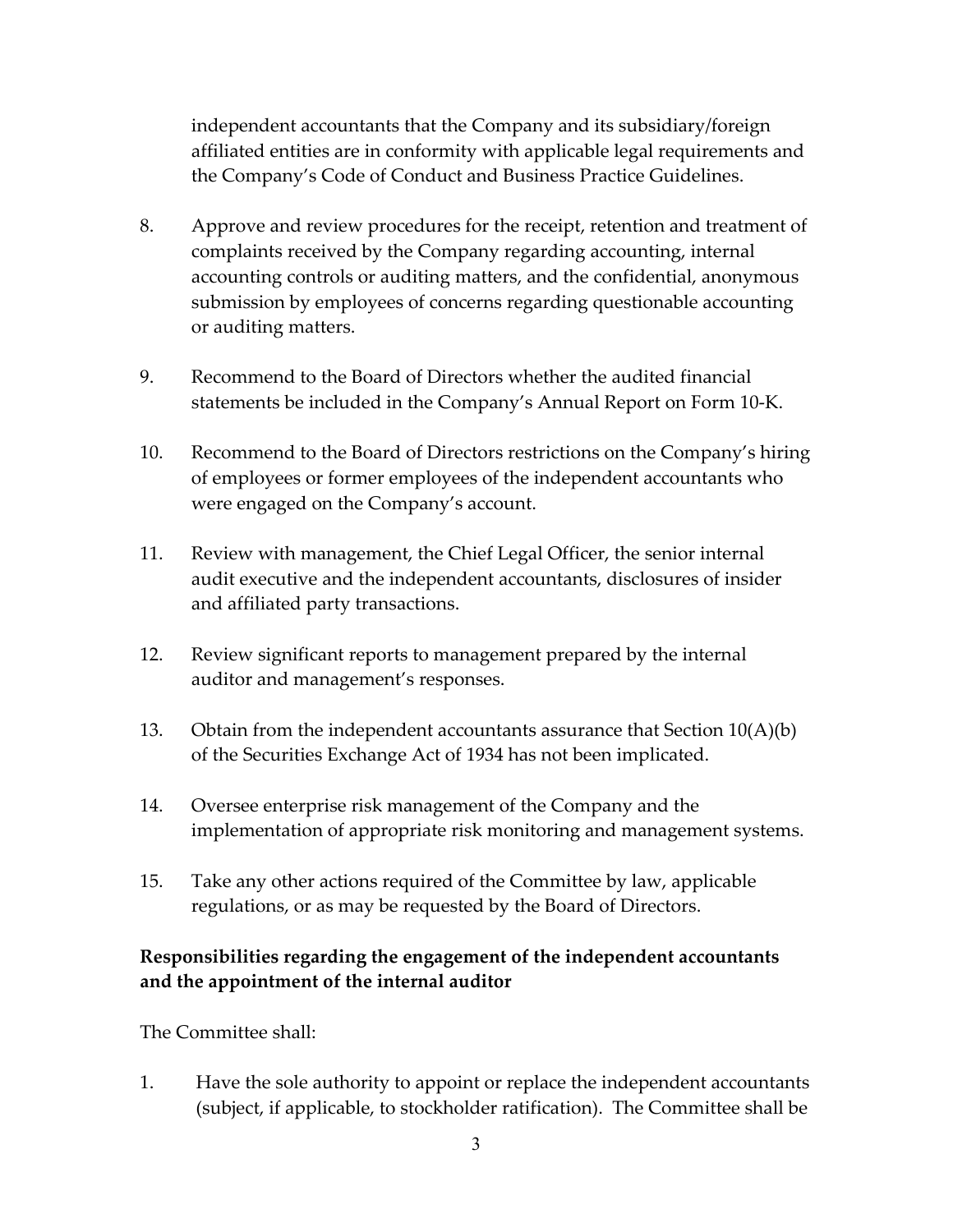directly responsible for the compensation and oversight of the work of the independent accountants engaged for the purpose of preparing or issuing an audit report or performing other audit, review or attest services for the Company. The independent accountants shall report directly to the Committee.

- 2. Review the experience and qualifications of the senior members of the independent accountants' audit team.
- 3. At least annually, obtain and review any and all reports required by the NYSE or the Commission relating to the independent accountants' internal quality control procedures (including any material issues raised by internal or peer reviews or governmental or professional authorities, and any steps taken to address any such issues).
- 4. Review and pre‐approve all audit, internal control‐related and permitted non‐audit services to be performed by the independent accountants.
- 5. Review and concur in the appointment, replacement, reassignment or dismissal of the senior internal audit executive. The senior internal audit executive shall report the matters within his or her authority directly to the Committee.
- 6. Ensure the independent accountants deliver to the Committee annually a formal written statement delineating all relationships between the independent accountants and the Company in accordance with the applicable requirements of the Public Company Accounting Oversight Board; discuss with the independent accountants any relationships or services disclosed in such statement that may impact the objectivity and independence of the Company's independent accountants. The Committee shall also evaluate the qualifications and performance of the independent accountant, including considering whether the independent accountants' quality controls are adequate and the provision of permitted non-audit services is compatible with maintaining the auditor's independence, taking into account the opinions of management and internal auditors. The Committee shall present its conclusions with respect to the independent accountants to the Board. Review and discuss with the independent accountants the nature and scope of any tax services to be approved, as well as the potential effects of the provisions of such services on the independent accountants' independence.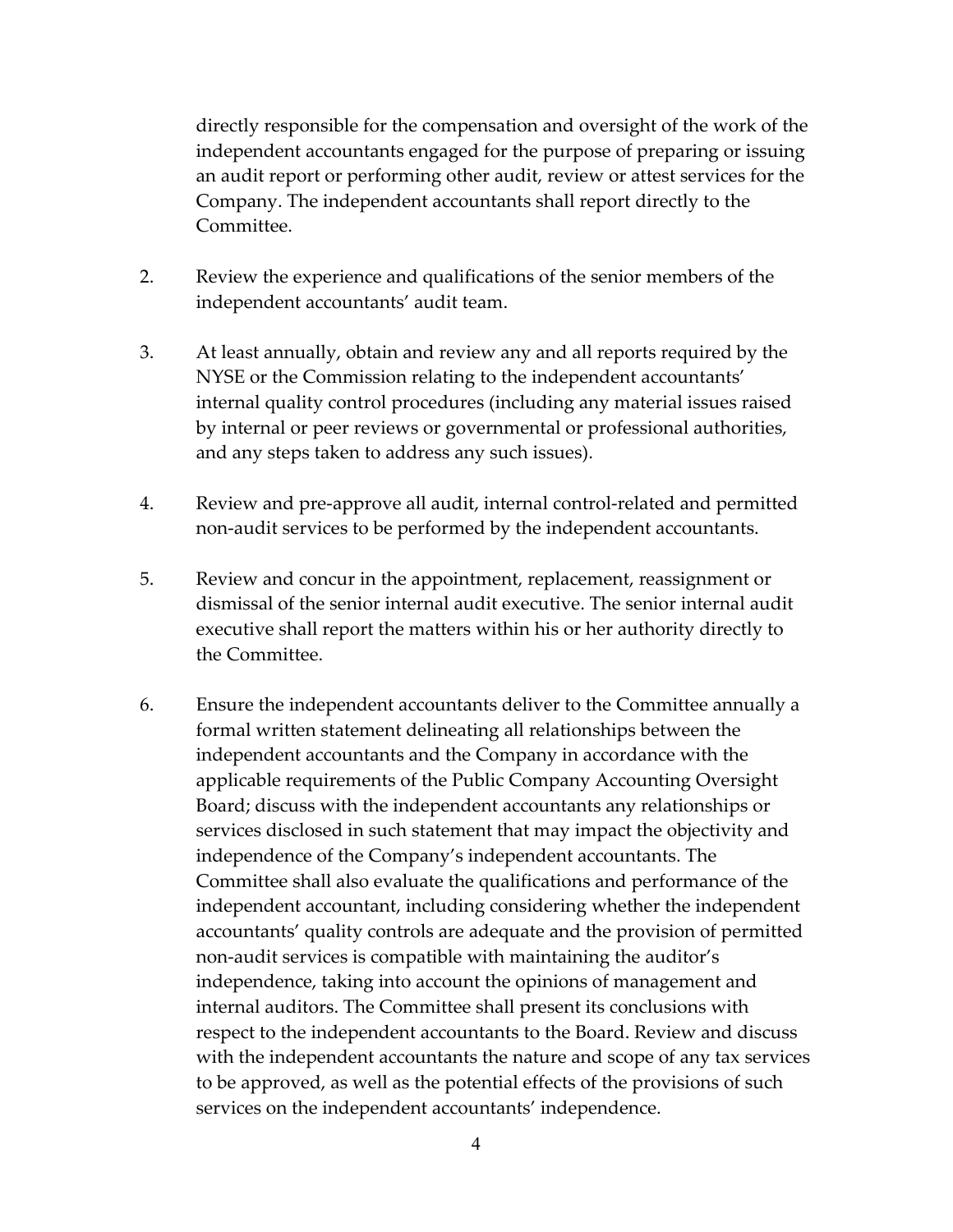- 7. Review and evaluate the lead engagement partner of the independent accountants and, approximately every five years when the Committee considers the rotation of the lead engagement partner of the independent accountants, consider whether there should be a regular rotation of the independent accountants in order to assure continuing auditor independence.
- 8. Before the engagement of an independent accountant and at least annually thereafter, review and discuss with the independent accountants the independent accountants' written communications to the Committee regarding the relationships between the independent accountants and the Company that, in the independent accountants' professional judgment, may reasonably be thought to bear on their independence, and affirm in writing to the Board that the independent accountants are independent.
- 9. Discuss with the independent accountants the planning and staffing of the audit.

# **Responsibilities for reviewing internal audits, the annual external audit and the review of financial statements**

The Committee shall:

- 1. Request the independent accountants to confirm that they report directly to the Committee and that they will provide the Committee with timely analyses of significant financial reporting and internal control issues.
- 2. Review with management the Company's risk assessment and risk management policies and significant risks and exposures identified by management, the internal auditors or the independent accountants, and management's steps to address them.
- 3. Review the scope of the internal audits with the senior internal audit executive and the scope of the external audit with the independent accountants.
- 4. Review with management, the independent accountants and the senior internal audit executive: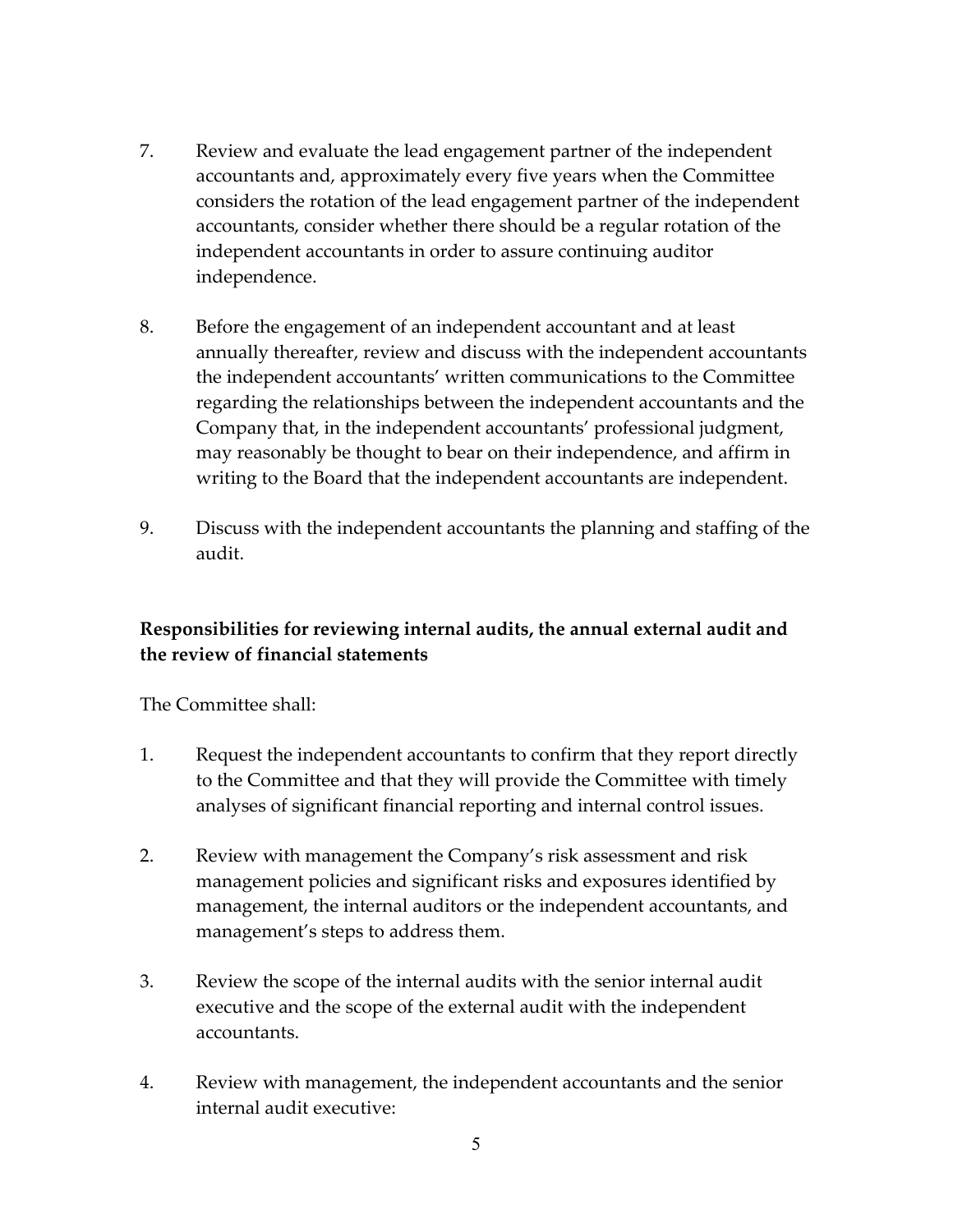- a. The Company's internal controls, including computerized information system controls and security.
- b. Any significant findings and recommendations made by the independent accountants or internal audit.
- 5. After the completion of the annual audit examination (and before the audit report is filed with the Commission), meet to review and discuss with management and the independent accountants:
	- a. The Company's annual financial statements and related footnotes, including the specific disclosures made in Management's Discussion and Analysis.
	- b. The independent accountants' audit of and report on the financial statements and internal control over financial reporting and the independent accountants' attestation report.
	- c. The qualitative judgments about the appropriateness and acceptability of accounting principles, financial disclosures and underlying estimates, including (i) critical accounting policies and practices to be used and (ii) alternative treatments within generally accepted accounting principles for policies and practices related to material items that have been discussed with management, including ramifications of the use of such alternative disclosures and treatments.
	- d. Other material written communications between the independent accountants and management, such as any management letter or schedule of unadjusted differences.
	- e. The matters required to be discussed by Statement on Auditing Standards No. 114 relating to the conduct of the audit, including any significant difficulties or disputes with management encountered during the course of the audit and management's response.
	- f. The effect of regulatory and accounting initiatives.
	- g. The effect of off‐balance sheet structures, if any, on the Company's financial statements.
	- h. Any major issues as to the adequacy of the Company's internal controls, any special audit steps adopted in light of material control deficiencies and the adequacy of disclosures about changes in internal control over financial reporting.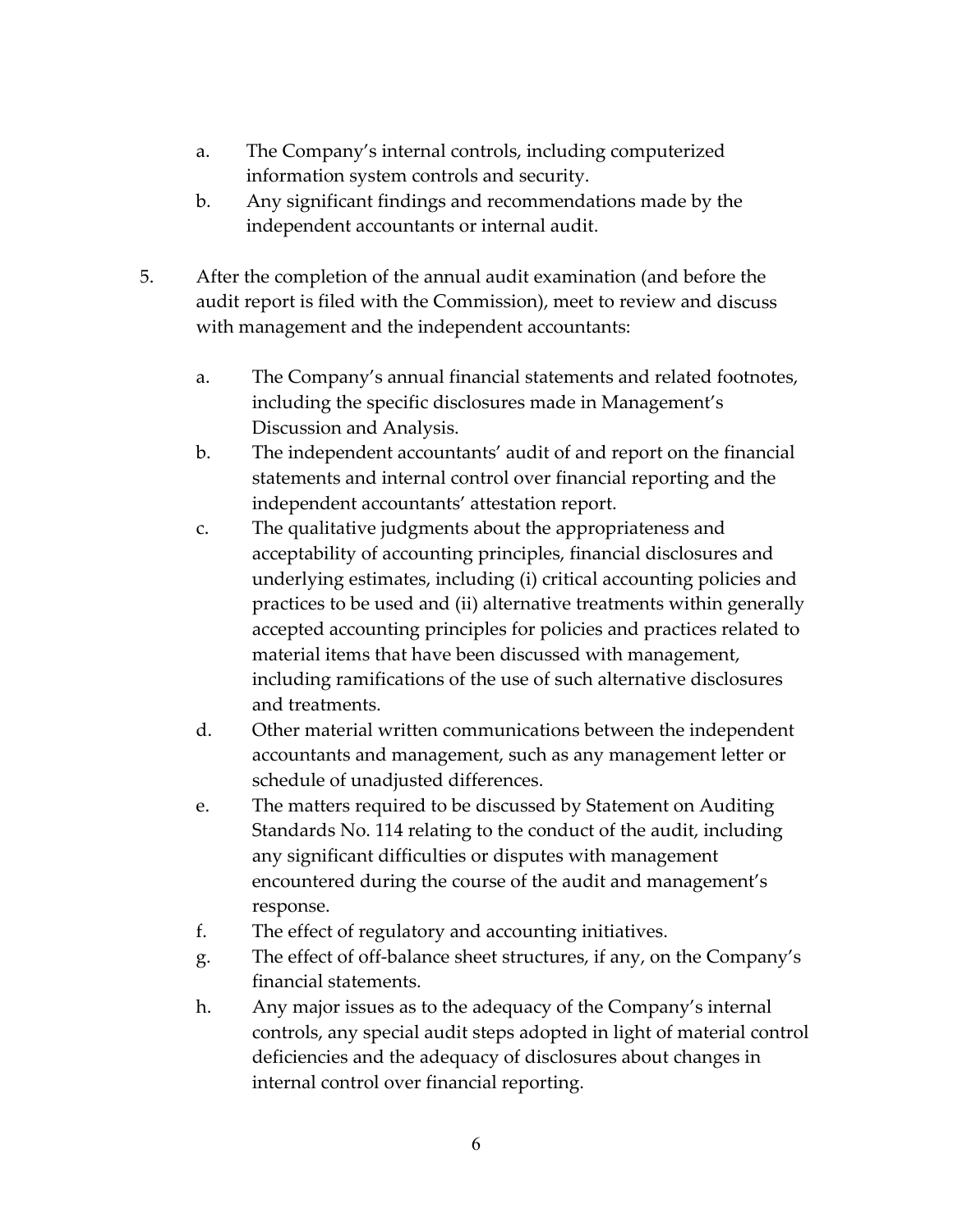- i. Any other matters about the audit procedures or findings that standards of the Public Company Accounting Oversight Board (United States) require the auditors to discuss with the Committee, including any material written communications between the independent accountants and management.
- 6. Meet to review and discuss with management and the independent accountants the Company's quarterly financial statements, including the specific disclosures made in Management's Discussion and Analysis and the results of the independent accountants' review of the quarterly financial statements.
- 7. Discuss with the independent accountants material issues on which the national office of the independent auditor was consulted by the Company's audit team.
- 8. Discuss with management earnings press releases, including the use of "pro forma" or "adjusted" non‐GAAP information, and generally discuss financial information and earnings guidance provided to analysts and rating agencies.
- 9. Discuss with management and the independent accountants (i) any significant deficiencies in the design or operation of internal controls and any material weaknesses therein, (ii) any fraud involving management or other employees who have a significant role in the Company's internal controls and (iii) any employee complaints or published reports which raise material issues regarding the Company's accounting, internal accounting controls or auditing matters.
- 10. Review with management and the senior internal audit executive:
	- a. Any difficulties the internal auditor encountered while conducting audits, including any restrictions on the scope of work or access to required information.
	- b. Any changes to the planned scope of the internal audit plan that the Committee thinks advisable.
	- c. The internal audit department's responsibilities, budget and staffing.